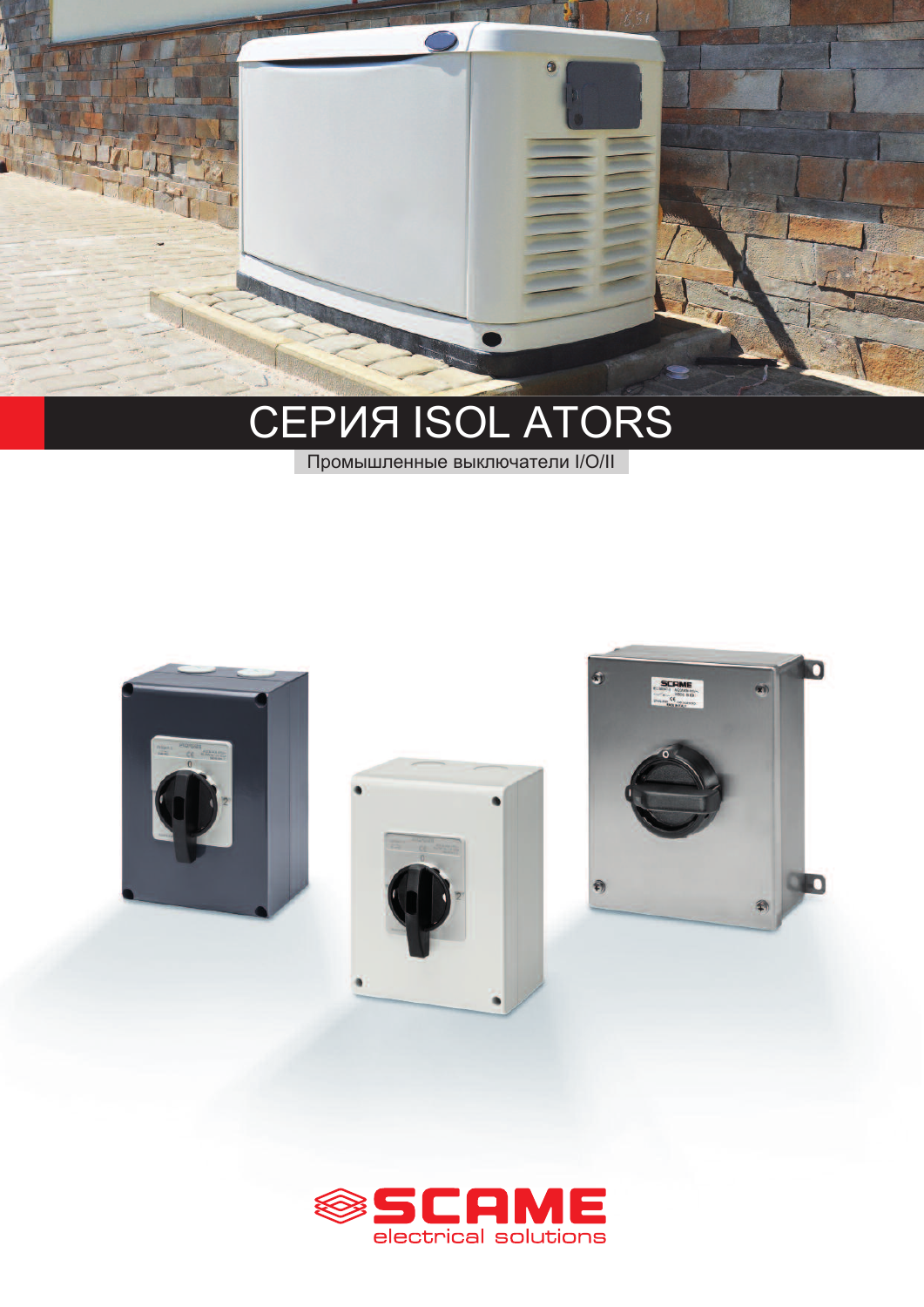

**)I)J)H)F)U)R)E)?)G)G)U)?+)°)U)D)E)X)Q)y)L)?)E)B+iBpBii + Gq8+Gq7o+9+DKa∑DKCa**

**)K)l)\_)i)\_)g)v+ )L)?)J)F)H)I)E)y)K)L)B)D )y)E)X)F)B)G)B)C )G)?)J)@)y)°)?)X)S)y)Y+)K)L)y)E)V)I)h)e)x)k)Z**  $\overline{\mathbb{D}}$ **)剃扣u** 3P **590.GE1603-C 590.HGE1603-C 590.SGE1603-C 16A** IP65 1/5 **590.HGE1605-C** 3P+N **590.GE1605-C 590.SGE1605-C** 3P **590.GE2503-C 590.HGE2503-C 590.SGE2503-C 25A** IP65 1/5 3P+N **590.GE2505-C 590.HGE2505-C 590.SGE2505-C** 3P **590.GE3203-C 590.HGE3203-C 590.SGE3203-C 32A** IP65 1/5 3P+N **590.GE3205-C 590.HGE3205-C 590.SGE3205-C** 3P **590.GE4003-C 590.HGE4003-C 590.SGE4003-C 40A** IP65 1/5 3P+N **590.HGE4005-C 590.SGE4005-C 590.GE4005-C** 3P **590.GE6303-C 590.HGE6303-C 590.SGE6303-C 63A** IP65(\*) 1/5 3P+N **590.HGE6305-C 590.GE6305-C 590.SGE6305-C** 3P **590.HGE8003-C 590.SGE8003-C 590.GE8003-C 80A**  $IP65(*)$  1/5 3P+N **590.GE8005-C 590.HGE8005-C 590.SGE8005-C** 3P **590.GE10003-C 590.HGE10003-C 590.SGE10003-C 100A** IP65(\*) 1/5 3P+N **590.GE10005-C 590.HGE10005-C 590.SGE10005-C** 3P **590.GE12503-C 590.HGE12503-C 590.SGE12503-C** IP65(\*) 1 **125A** 3P+N **590.GE12505-C 590.HGE12505-C 590.SGE12505-C** 3P **590.GE16003-C 590.HGE16003-C 590.SGE16003-C 160A**  $IP65(*)$  1  $3P+N$ **590.GE16005-C 590.HGE16005-C 590.SGE16005-C**

**+)M)i)Z)d)h)\)d)ZA**

**465+iqII+)\)\_)j)k)b)y+)b)a+)l)\_)j)f)h)i)e)Z)k)l)b)d)ZA**

### **)>)H)I)H)E)G)B)L)?)E)V)G)U)C+)D)H)G)L)y)D)L** °)**)II)**)y)))jE9+DKaDKCa

**)H)i)b)k)Z)g)b)\_**

**D+opBoc+)did))d** 590.PL005

**)M)i)Z)d)h)\)d)ZA**

 $9++))$ ) $dA+E+))$ h)ha+) $d$ h)) $dA$ 

**9++)J)Z)a)j)u)\+)i)\_)j)\_)^+)])e)Z)\)g)u)f)b+)d)h)g)l)Z)d)l)Z)f)bA**

肋

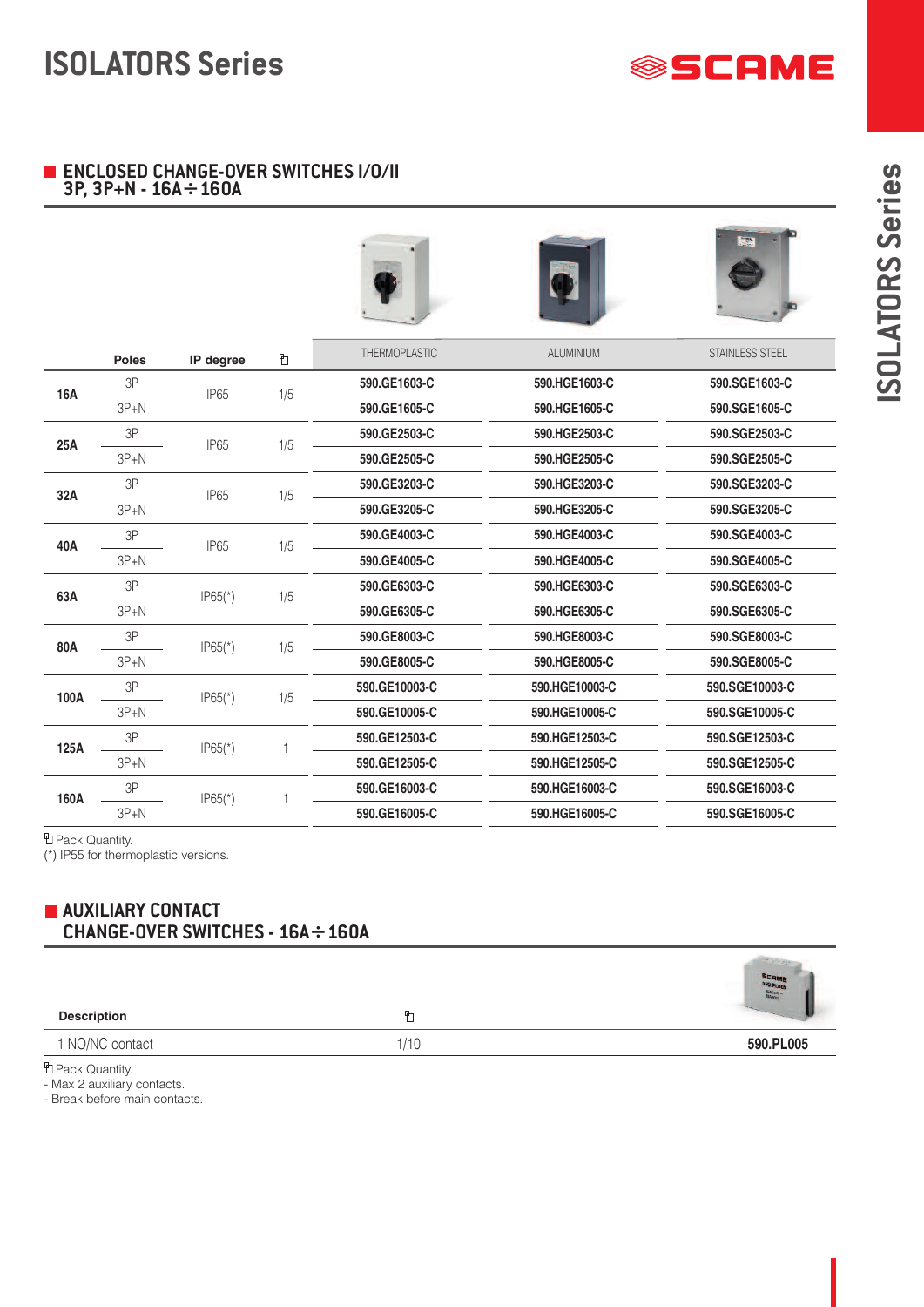# **ISOLATORS Series**

#### **ENCLOSED CHANGE-OVER SWITCHES I/O/II 16A-160A**



### **REFERENCE STANDARDS**

#### **EN 60947-3**

Low voltage switchgear and controlgear. Part 3: switches, disconnectors, switch-disconnectors and fuse-combination unit.

#### **EN 60529**

Degrees of protection provided by enclosure.



Thermoplastic version

Aluminium version



Stainless steel version

### **VERSIONS TECHNICAL CHARACTERISTICS**

| Polarity:                                                        | $3P-3P+N$                                                                                                      |
|------------------------------------------------------------------|----------------------------------------------------------------------------------------------------------------|
| Rated current:                                                   | 16A-25A-32A-40A-63A<br>80A-100A-125A-160A                                                                      |
| Protection degree:                                               | <b>IP65</b><br>IP55 (thermoplastic 63A-160A)                                                                   |
| Operating temperature<br>according to the<br>reference standard: | $-5^{\circ}$ C +40 $^{\circ}$ C                                                                                |
| Min-Max. operating<br>temperature:                               | $-25^{\circ}$ C +60 $^{\circ}$ C                                                                               |
| Material:                                                        | <b>Thermoplastic</b><br>Die-cast aluminium<br><b>Stainless steel 304L</b><br>(316L stainless steel on request) |
| IK degree:                                                       | <b>IK08 Thermoplastic</b><br><b>IK10 Aluminium/Stainless Steel</b>                                             |
| Glow wire test:                                                  | 650°C (Thermoplastic)                                                                                          |
| Colour:                                                          | Grey RAL7035 (Thermoplastic)<br>Grey RAL7015 (Aluminium)                                                       |

3P+N with late break early make neutral pole.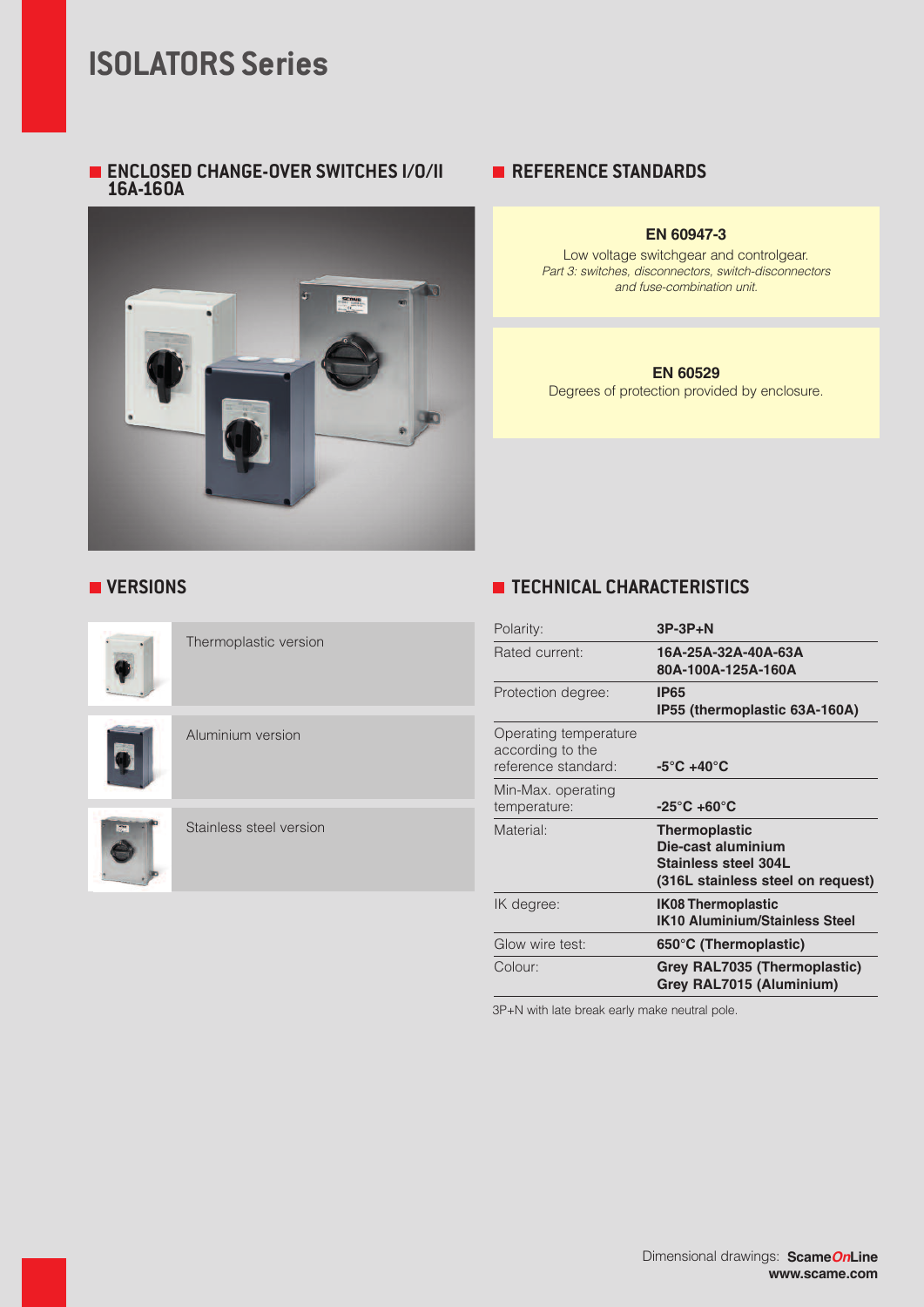# **ISOLATORS-TP Series (Thermoplastic)**

# **BEHAVIOUR WITH CHEMICAL AND ATMOSPHERIC AGENTS**

| <b>Saline</b> | <b>Acids</b>          |                | <b>Bases</b> |                |                  | <b>Solvents</b>  | <b>Mineral</b>   | <b>Rayons</b>         |                       |           |
|---------------|-----------------------|----------------|--------------|----------------|------------------|------------------|------------------|-----------------------|-----------------------|-----------|
| solution      | Concentrated          | <b>Diluted</b> | Concentrated | <b>Diluted</b> | Hexane           | <b>Benzol</b>    | Acetone          | Alcohol               | oil                   | <b>UV</b> |
| Resistant     | Limited<br>Resistance | Resistant      | Resistant    | Resistant      | Not<br>Resistant | Not<br>Resistant | Not<br>Resistant | Limited<br>Resistance | Limited<br>Resistance | Resistant |

For specific substances please contact our technical service.

#### **CABLE INLETS**

#### **Thermoplastic insulated enclosure 3P - 3P+N**

| <b>Size</b> | Rated<br>current (A) | Nr of poles   | <b>Enclosure</b><br>dimensions | <b>Cable entries</b> |                          |                |  |  |  |  |  |               |                          |                |
|-------------|----------------------|---------------|--------------------------------|----------------------|--------------------------|----------------|--|--|--|--|--|---------------|--------------------------|----------------|
| 4           |                      |               |                                | Top                  | 2xM32                    | Knock-outs     |  |  |  |  |  |               |                          |                |
|             | 16-25-32-40          | $3P - 3P + N$ | 210x155x107                    | <b>Bottom</b>        | 2xM32                    | Knock-outs     |  |  |  |  |  |               |                          |                |
|             |                      |               |                                | Rear                 | $\overline{\phantom{0}}$ | Blank side (°) |  |  |  |  |  |               |                          |                |
|             | 63-80-100            | $3P - 3P + N$ |                                | Top                  | $\overline{\phantom{a}}$ | Blank side (°) |  |  |  |  |  |               |                          |                |
| 5           |                      |               | 308x228x128                    | <b>Bottom</b>        | $\overline{\phantom{a}}$ | Blank side (°) |  |  |  |  |  |               |                          |                |
|             |                      |               |                                | Rear                 | $\overline{\phantom{a}}$ | Blank side (°) |  |  |  |  |  |               |                          |                |
|             |                      |               |                                | Top                  | $\overline{\phantom{0}}$ | Blank side (°) |  |  |  |  |  |               |                          |                |
| 6           | 125-160              | $3P - 3P + N$ | 338x308x128                    |                      |                          |                |  |  |  |  |  | <b>Bottom</b> | $\overline{\phantom{0}}$ | Blank side (°) |
|             |                      |               |                                | Rear                 | $\overline{\phantom{a}}$ | Blank side (°) |  |  |  |  |  |               |                          |                |

(°) Perforated or threaded entries on request.

# **ISOLATORS-AL Series (Aluminium)**

### **BEHAVIOUR WITH CHEMICAL AND ATMOSPHERIC AGENTS**

| <b>Acids</b><br>solution |                | <b>Bases</b>          |                       |        |                       | <b>Mineral</b>        | <b>Rayons</b>   |           |           |
|--------------------------|----------------|-----------------------|-----------------------|--------|-----------------------|-----------------------|-----------------|-----------|-----------|
| Concentrated             | <b>Diluted</b> | Concentrated          | <b>Diluted</b>        | Hexane | Benzol                | Acetone               | Alcohol         | oil       | UV        |
| Limited<br>Resistance    | Resistant      | Limited<br>Resistance | Limited<br>Resistance |        | Limited<br>Resistance | Limited<br>Resistance | Resistant       | Resistant | Resistant |
|                          |                |                       |                       |        | Resistant             |                       | <b>Solvents</b> |           |           |

For specific substances please contact our technical service.

#### **CABLE INLETS Aluminium enclosure 3P - 3P+N**

| <b>Size</b>    | Rated<br>current (A) | Nr of poles   | <b>Enclosure</b><br>dimensions | <b>Cable entries</b> |                          |                  |  |  |  |  |
|----------------|----------------------|---------------|--------------------------------|----------------------|--------------------------|------------------|--|--|--|--|
|                |                      |               |                                | Top                  | 2xM32                    | Threaded entries |  |  |  |  |
| $\mathfrak{p}$ | 16-25-32-40          | $3P - 3P + N$ | 210x155x107                    | <b>Bottom</b>        | 2xM32                    | Threaded entries |  |  |  |  |
|                |                      |               |                                | Rear                 |                          | Blank side (°)   |  |  |  |  |
|                | 63-80-100            | $3P - 3P + N$ |                                | Top                  |                          | Blank side (°)   |  |  |  |  |
| 3              |                      |               | 315x264x122                    | <b>Bottom</b>        |                          | Blank side (°)   |  |  |  |  |
|                |                      |               |                                | Rear                 | $\overline{\phantom{0}}$ | Blank side (°)   |  |  |  |  |
|                |                      |               |                                | Top                  |                          | Blank side (°)   |  |  |  |  |
| $\overline{4}$ | 125-160              | $3P - 3P + N$ | 410x315x128                    | <b>Bottom</b>        | $\overline{\phantom{0}}$ | Blank side (°)   |  |  |  |  |
|                |                      |               |                                | Rear                 |                          | Blank side (°)   |  |  |  |  |

(°) Perforated or threaded entries on request.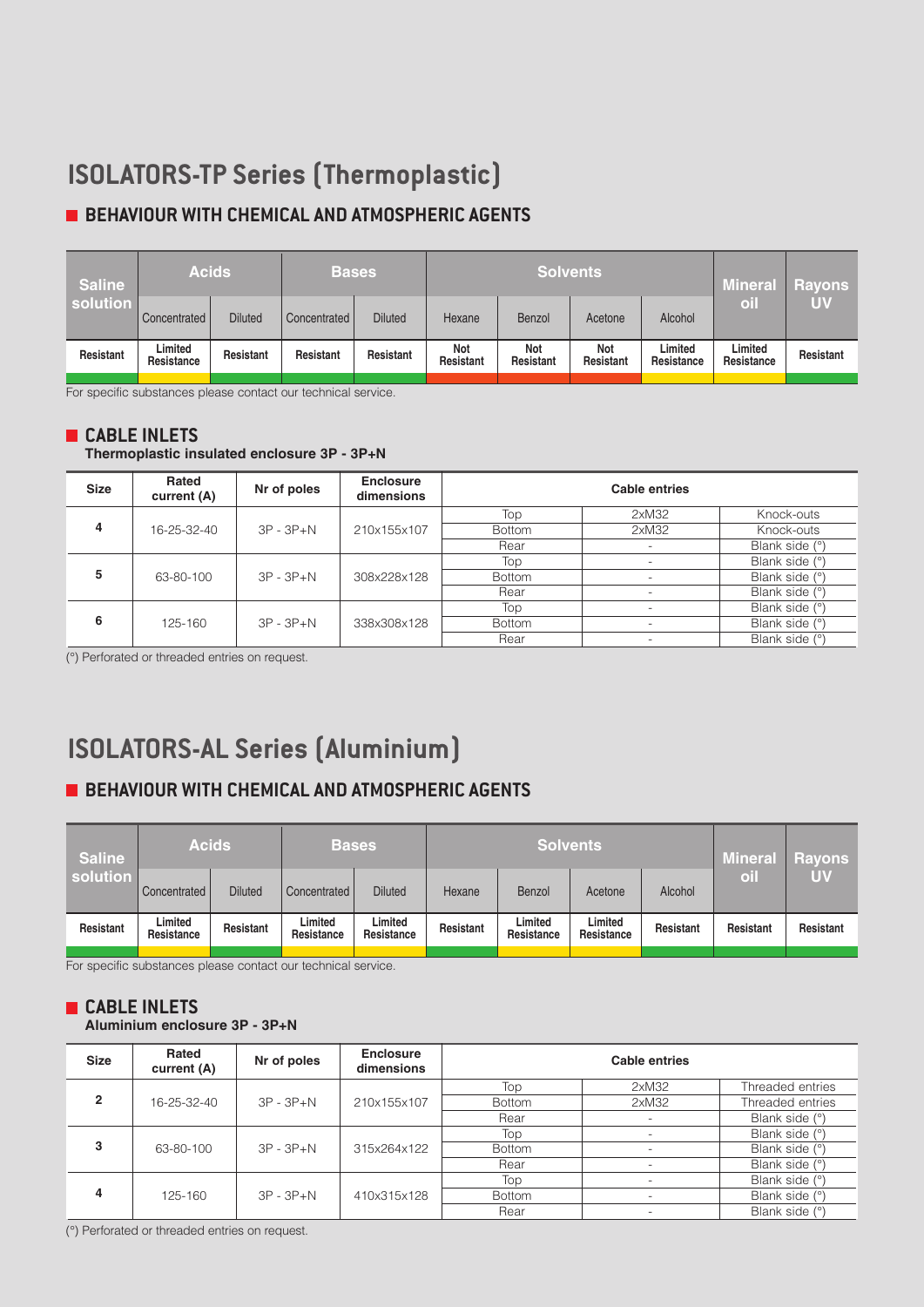# **SSCAME**

# **ISOLATORS-INOX Series (Stainless steel)**

# **BEHAVIOUR WITH CHEMICAL AND ATMOSPHERIC AGENTS**

| <b>Saline</b><br>solution | <b>Acids</b>          |                | <b>Bases</b>        |                |           | <b>Solvents</b> | <b>Mineral</b> | <b>Rayons</b> |           |           |
|---------------------------|-----------------------|----------------|---------------------|----------------|-----------|-----------------|----------------|---------------|-----------|-----------|
|                           | Concentrated          | <b>Diluted</b> | <b>Concentrated</b> | <b>Diluted</b> | Hexane    | Benzol          | Acetone        | Alcohol       | oil       | <b>UV</b> |
| Resistant                 | Limited<br>Resistance | Resistant      | Resistant           | Resistant      | Resistant | Resistant       | Resistant      | Resistant     | Resistant | Resistant |

For specific substances please contact our technical service.

### **CABLE INLETS**

**Stainless steel enclosure 3P - 3P+N**

| <b>Size</b> | Rated<br>current (A) | Nr of poles   | <b>Enclosure</b><br>dimensions | <b>Cable entries</b> |                          |                   |  |  |  |
|-------------|----------------------|---------------|--------------------------------|----------------------|--------------------------|-------------------|--|--|--|
| 3           | 16-25-32-40          |               |                                | Top                  | $\overline{\phantom{a}}$ | Blank side        |  |  |  |
|             | 63-80-100            | $3P - 3P + N$ | 306x226x115                    | <b>Bottom</b>        | $\overline{\phantom{0}}$ | Blank side        |  |  |  |
|             |                      |               |                                | Rear                 | $\overline{\phantom{0}}$ | <b>Blank side</b> |  |  |  |
|             |                      |               | 412x312x115                    | Top                  | $\overline{\phantom{0}}$ | Blank side        |  |  |  |
| Δ           | 125-160              | $3P - 3P + N$ |                                | <b>Bottom</b>        |                          | Blank side        |  |  |  |
|             |                      |               |                                | Rear                 | $\overline{\phantom{a}}$ | Blank side        |  |  |  |

Perforated or threaded entries on request.

## **TECHNICAL DATA SWITCH DISCONNECTORS 3P - 3P+N**

|                                                                     |                                                          |      | <b>16A</b>      | 25A      | 32A      | 40A      | 63A      | 80A   | 100A  | 125A  | 160A      |       |
|---------------------------------------------------------------------|----------------------------------------------------------|------|-----------------|----------|----------|----------|----------|-------|-------|-------|-----------|-------|
|                                                                     | Ui<br>Rated insulation voltage                           | VAC  | 800             | 800      | 800      | 800      | 800      | 800   | 800   | 800   | 800       |       |
|                                                                     | Rated impulse withstand voltage<br>Uimp                  |      | kV              | 8        | 8        | 8        | 8        | 8     | 8     | 8     | 8         | 8     |
|                                                                     | Thermal current<br>Ith/Ithe                              |      | A               | 16       | 25       | 32       | 40       | 63    | 80    | 100   | 125       | 160   |
|                                                                     | <b>AC21A</b>                                             | 415V | A               | 16       | 25       | 32       | 40       | 63    | 80    | 100   | 125       | 160   |
|                                                                     | Resistive loads, including moderate overloads            | 500V | A               | 16       | 25       | 32       | 40       | 63    | 160   | 80    | 125       | 160   |
|                                                                     |                                                          | 690V | Α               | 16       | 25       | 32       | 40       | 63    | 160   | 80    | 125       | 160   |
|                                                                     | AC <sub>2</sub> 2A                                       | 415V | A               | 16       | 25       | 32       | 40       | 63    | 160   | 80    | 125       | 160   |
|                                                                     | Mixed resistive and inductive loads,                     | 500V | Α               | 16       | 25       | 32       | 40       | 63    | 160   | 80    | 125       | 160   |
|                                                                     | including moderate overloads                             | 690V | A               | 16       | 25       | 32       | 40       | 40    | 40    | 40    | 125       | 160   |
| Rated operational current - le                                      | AC23A                                                    | 415V | A               | 16       | 25       | 32       | 40       | 63    | 80    | 100   | 125       | 160   |
|                                                                     | Switching of motor loads or other highly inductive loads | 500V | A               | 16       | 25       | 32       | 40       | 63    | 63    | 63    | 125       | 125   |
|                                                                     | (3 phase / 3 pole)                                       | 690V | A               | 16       | 25       | 25       | 25       | 32    | 32    | 32    | 100       | 100   |
|                                                                     | Rated short time withstand current <b>Icw</b> (1s)       |      | A               | 1100     | 1100     | 1100     | 1100     | 1500  | 1500  | 1500  | 3000      | 3000  |
| Conditional short circuit current                                   |                                                          |      | KAeff           | 50       | 50       | 50       | 50       | 50    | 50    | 30    | 50        | 50    |
| Associate fuse size for conditional short circuit current - Type qG |                                                          |      | Α               | 16       | 25       | 32       | 40       | 63    | 80    | 100   | 125       | 125   |
| Flexible wire                                                       |                                                          |      | mm <sup>2</sup> | $4 - 25$ | $4 - 25$ | $4 - 25$ | $4 - 25$ | 10-50 | 10-50 | 10-50 | $10 - 70$ | 10-70 |
| Rigid wire                                                          |                                                          |      |                 | $4 - 25$ | $4 - 25$ | $4 - 25$ | $4 - 25$ | 10-50 | 10-50 | 10-50 | $10 - 70$ | 10-70 |